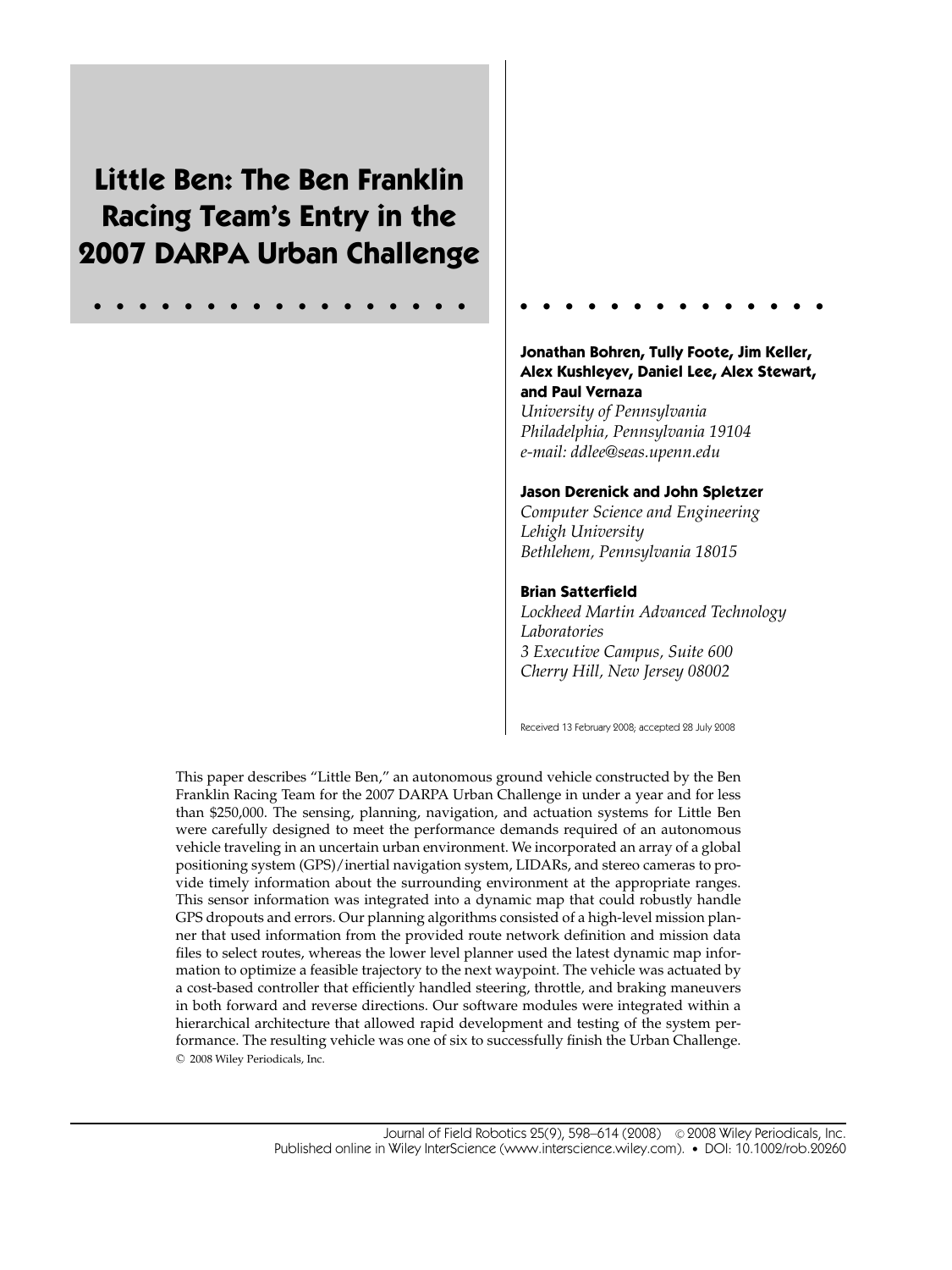# **1. INTRODUCTION**

The goal of the 2007 DARPA Urban Challenge was to build an autonomous ground vehicle that could execute a simulated military supply mission safely and effectively in a mock urban area. Compared with previous DARPA Grand Challenges, this particular challenge necessitated that robot vehicles perform autonomous maneuvers safely in traffic (DARPA, 2007). To address this challenge, the Ben Franklin Racing Team was formed by students and faculty at the University of Pennsylvania and Lehigh University and engineers at Lockheed Martin Advanced Technology Laboratory. In under a year and with a limited budget, the Ben Franklin Racing Team was able to construct "Little Ben," a drive-by-wire Toyota Prius with an array of onboard sensors and computers shown in Figure 1.

The Urban Challenge presented unique challenges to autonomous sensing, navigation, and control. Some of the scenarios that our vehicle needed to be able to handle included the following:

• Maintain appropriate safety margins at all times

- Accurately follow a lane within prescribed lane boundaries
- Detect and avoid moving traffic
- Stop and drive into a new lane in the presence of other vehicles
- Park in constrained spaces in dynamic environments

These situations required that obstacles and lane markings be detected at a distance and that the vehicle react quickly and appropriately while following the local traffic laws and conventions. An overarching requirement was that a successful system adhere to a stringent set of real-time processing constraints in its detection and reaction to its environment. This was reflected mainly in the system reaction time, as governed by the processing sample rate. Low sample rates increase the distance at which obstacles and other traffic vehicles must be detected for safe operation. Conversely, high sample rates are attainable only by using overly simplified sensing and control algorithms.

The design of our vehicle's hardware and software systems was predicated on achieving a reaction



Figure 1. Little Ben is a Toyota Prius hybrid vehicle modified for drive-by-wire operation with an onboard array of sensors and computers.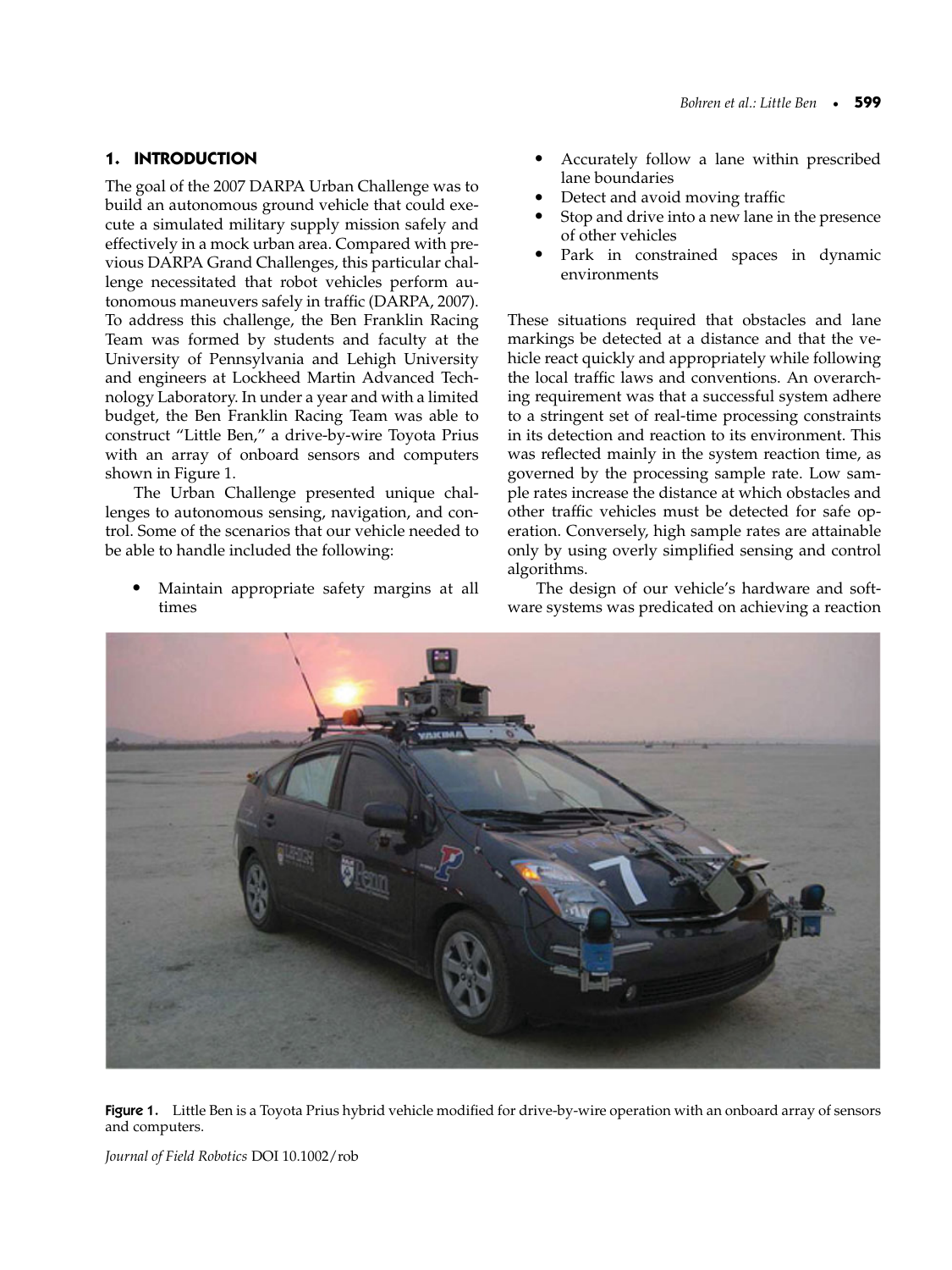

**Figure 2.** Required detection distance at various speeds taking into account worst-case latencies in system processing time.

time that ensured safe operation of driving maneuvers at the mandated upper speed limit of 30 mph  $(13.4 \text{ m/s})$ . As an example of our design methodology, Figure 2 shows our calculation of the required detection distance of another vehicle in order for our vehicle to properly react and stop at various relative speeds up to 60 mph (26.8 m/s). In our calculations, we required that at least one vehicle length of separation be maintained at the end of the maneuver. We have also identified the maximum braking acceleration that can be introduced in this speed range without triggering the antilock brake system (ABS). Therefore, the ABS reaction dynamics were reserved as an additional safety margin when dry pavement conditions were not present.

We evaluated a range of possible system sample rates and selected 10 Hz as the desired system processing rate. Our calculations in Figure 2 took into account a two-sample-period delay (200 ms) as the worst-case scenario for detection and reaction; the first sample period could elapse just before an obstacle crossed the sensor detection threshold, and the second sample period was assumed to be used for the necessary computational processing.

The hardware and software systems were selected to meet the desired detection distance and processing time objectives. Sensors and their respective mounting positions were chosen to maximize their long-range detection characteristics. Drive-bywire actuation and computer hardware systems were selected to minimize processing latencies. Similarly, our software modules were also optimized to maximize detection distance and minimize processing delays. This combination of hardware sensing systems with efficient, reactive software modules allowed Little Ben to achieve the requisite safety margins for driving in urban traffic situations.

#### **2. VEHICLE PLATFORM**

Little Ben was built from a 2006 Toyota Prius hybrid vehicle with modified controls to allow drive-bywire as well as manual operation. Because the Urban Challenge took place in a *mostly* urban setting, there was no need for a large off-road vehicle. The Prius's compact size made many driving maneuvers easier to accomplish than by other larger vehicles and also proved to be very stable, reliable, and easy to work with.

Unlike most standard automobiles, Little Ben did not have an alternator. Instead it used power provided by the built-in 200-V hybrid battery via a dc– dc converter to power all standard 12-V vehicle components as well as the additional hardware that we installed. As shown in Table I, the total peak power consumption of the additional hardware systems was less than 700 W peak, well below the maximum 1-kW power output of the stock dc–dc converter. Thus, Little Ben did not require any specialized alternators or additional generators or cooling hardware. This overall power and fuel efficiency enabled Little Ben to finish the 57 miles (92 km) of the Urban Challenge using only about 1 gallon (3.8 liters) of gasoline.

**Table I.** Power consumption of sensors, computers, and vehicle actuation on Little Ben.

| Device                    | Peak power consumption (W) |
|---------------------------|----------------------------|
| EMC (drive-by-wire)       | 150                        |
| <b>3 SICK LMS-291</b>     | 60                         |
| 2 SICK LDLRS              | 60                         |
| 1 Velodyne                | 60                         |
| 7 Mac Minis               | 250                        |
| 3 Hokuyo URG-04LX         | 15                         |
| 1 OxTS Pose System        | 10                         |
| 2 serial device servers   | 5                          |
| Ethernet switches, router | 5                          |
| Total peak power          | $\sim$ 650                 |
| Actual steady state       | ${\sim}450$                |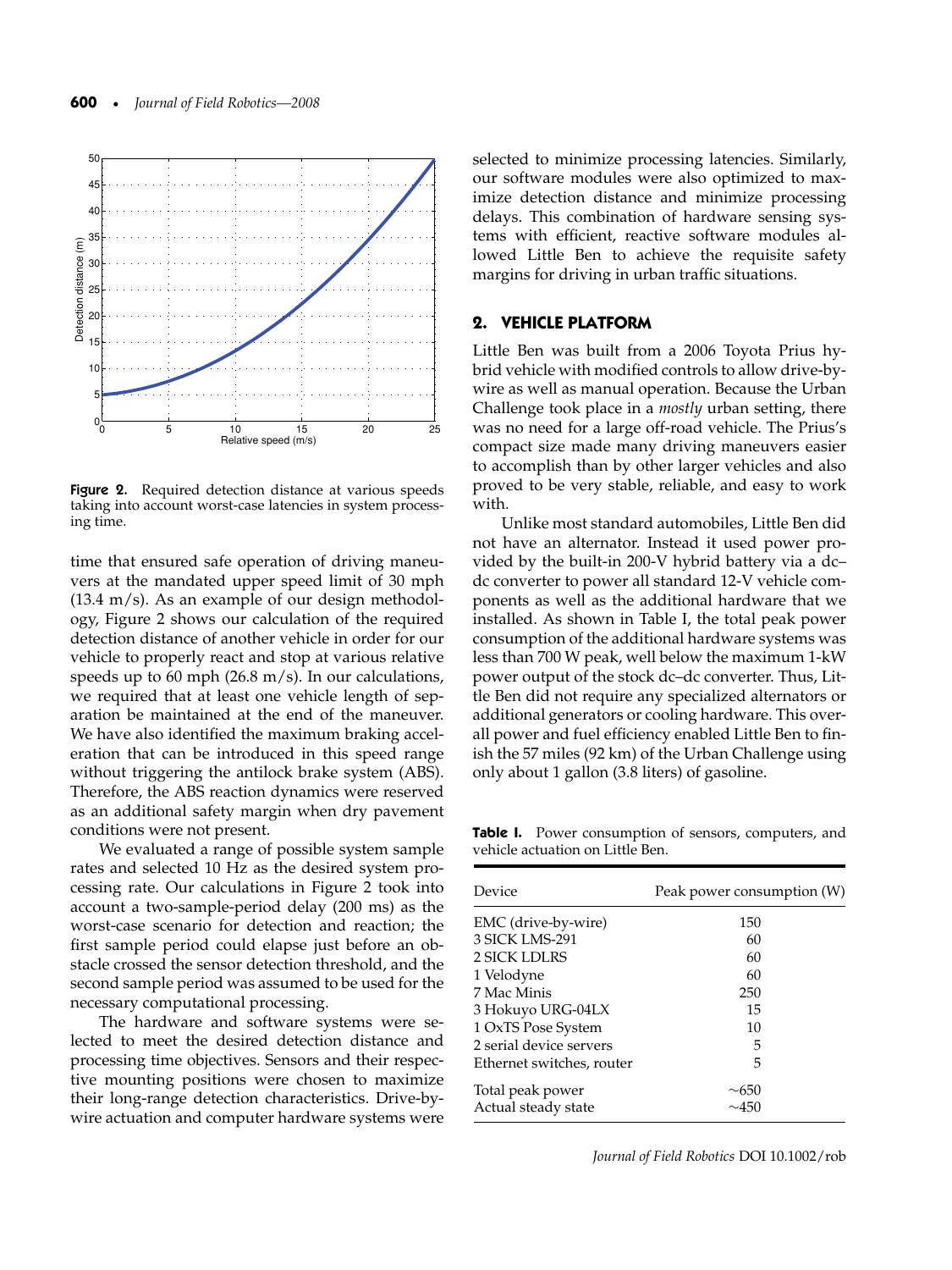

Figure 3. Components that interface to the drive-by-wire system.

## **2.1. Drive-by-Wire Actuation**

As depicted in Figure 3, the drive-by-wire vehicle actuation was performed by Electronic Mobility Controls (EMC) of Baton Rouge, Louisiana. This conversion included dc servomotors to actuate the steering wheel and gas/brake pedals, along with tripleredundant motor controllers to ensure safe operation. Two analog dc voltage inputs were provided by EMC to control the steering wheel and gas/brake pedal position. To transmit the digital control signal from the computers to the drive-by-wire system, we implemented a very simple digital-to-analog converter using a cheap digital programmable integrated circuit (PIC) microcontroller with a resistor-capacitor (RC)-filtered pulse-width modulation (PWM) output. Given that the drive-by-wire analog signals were sampled at 100 Hz, the RC time constant of the filter was chosen to be approximately 10 ms. This ensured that the full actuation bandwidth was preserved while smoothing any electrical noise interference in the vehicle. The PWM frequency of the microcontroller was set to 20 kHz with 8-bit resolution, which was sufficient for smooth and accurate control of the actuators.

Other vehicle controls such as transmission shifting, turn signals, and parking brake were interfaced via a single RS-232 connection to EMC's secondary controller unit. Additionally, we installed a CAN bus interface to the Toyota onboard diagnostic (OBD) connector in order to verify vehicle state information directly from the car's electronic control unit (ECU). The CAN interface provided accurate brake pedal position at 100 Hz, steering encoder feedback at 70 Hz, and other vehicle state information such as transmission shift setting at slightly lower rates.

## **2.2. Emergency Stop**

Because safety is a top priority with autonomous vehicles, we took major steps toward minimizing the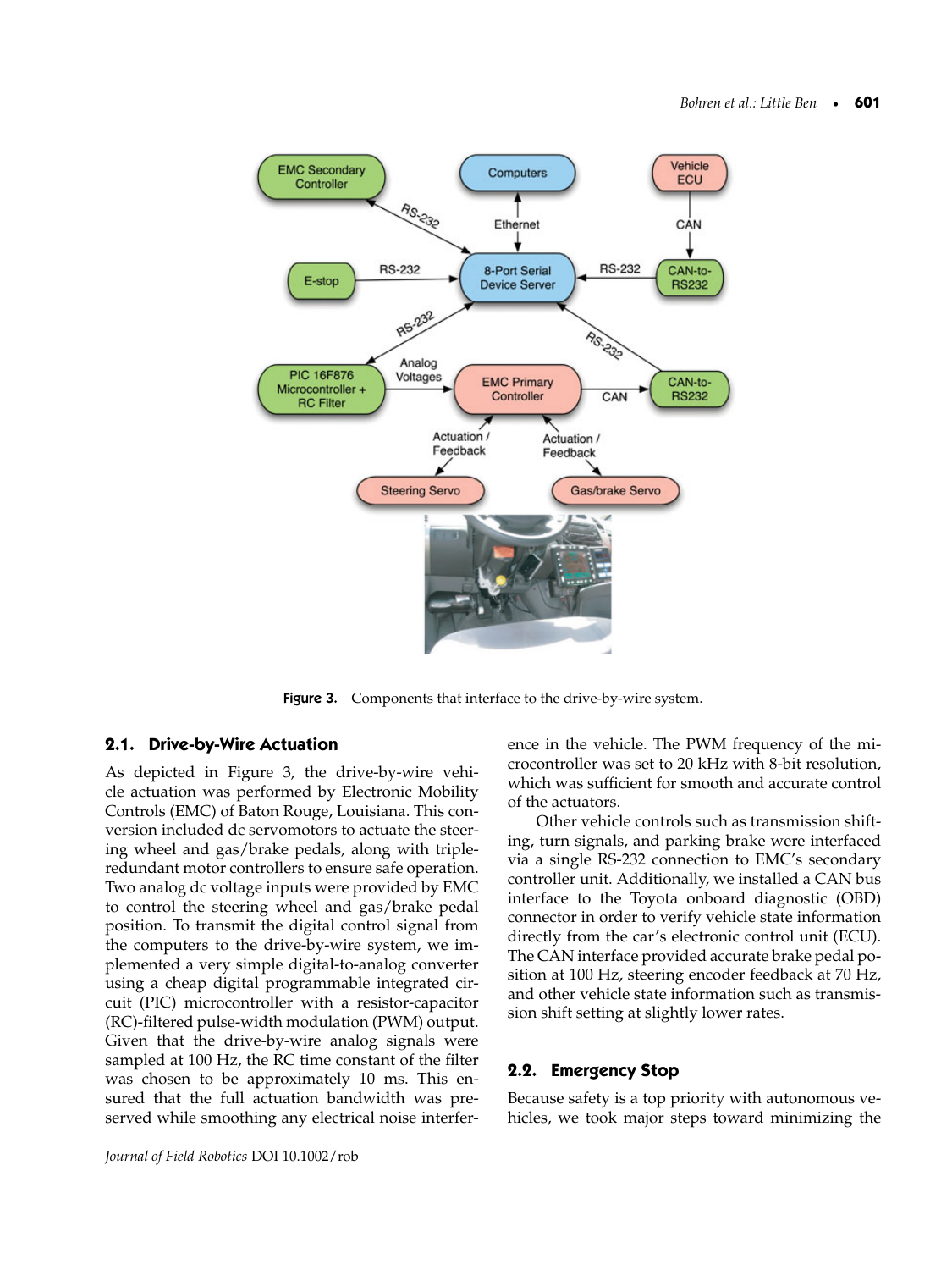

**Figure 4.** Block diagram depicting the emergency stop and safety systems incorporated into the vehicle.

risk of injury or damage due to undesired behavior of the vehicle. The emergency stop system was designed to make human intervention safe, quick, and reliable. To achieve fail-safe operation, redundancy was incorporated on multiple levels using watchdog timers and heartbeat monitors as shown in Figure 4.

When the "pause" mode was activated, either by a human operator or when the radio-controlled transmitter was out of range, the throttle commands from the computers were automatically overridden and the brake was applied at near-maximum braking acceleration to ensure smooth stopping within the allowed distance. In this mode, the computers were unable to drive the vehicle unless the "run" command was explicitly given. After the run command was given, the audible and visual strobe warning devices were activated, and control was returned to the computer systems after a 5-s delay.

Our "disable" mode was an extension of the pause mode. In addition to braking the vehicle and disabling computer control of the throttle, the E-stop processor verified that the vehicle speed was zero on the Toyota CAN bus and set the transmission to *park*. All the Toyota Prius systems were then powered down. In this state, the vehicle would need to be manually restarted in order to reactivate autonomous control. The vehicle could easily be disabled via the dedicated remote control or the manual E-stop buttons located on either side of the car.

To achieve high reliability, the most crucial components of the safety system were implemented using simple PIC microcontrollers and fail-safe mechanical relays. These were powered using the backup battery system of the EMC drive-by-wire system, so even without vehicle power or computers, the car was guaranteed to respond properly to pause and disable commands.

#### **2.3. Roof Rack**

Because of constraints on our local storage facilities, our primary sensor rack was designed such that it could be quickly mounted and unmounted as a single structure without having to recalibrate the sensors. The stock beams from a Yakima roof rack were replaced with aluminum pipes onto which an 80/20 aluminum structure was rigidly fixed. Once locked into place, the sensor rack was connected to the vehicle power and computing systems through a single umbilical connector.

To maximize the detection range of our sensors, the rack shown in Figure 5 was custom designed to allow optimal viewing angles for as many of these sensors as possible. In particular, we designed the rack to accommodate a Velodyne HD LIDAR to give the omnidirectional sensor a fully unoccluded 360-deg azimuthal view. By mounting the Velodyne 8 in. (20 cm) above the rest of the sensor rack, we took advantage of the full complement of elevation angles in the sensor to provide a sensing range from 4 to 60 m around the vehicle. Its lateral left-of-center position was also optimized for navigating around obstacles on American roads.

The rack also integrated a set of forward- and rear-facing SICK LMS-291 S14 LIDAR sensors. These 90-deg-field-of-view sensors were tilted downward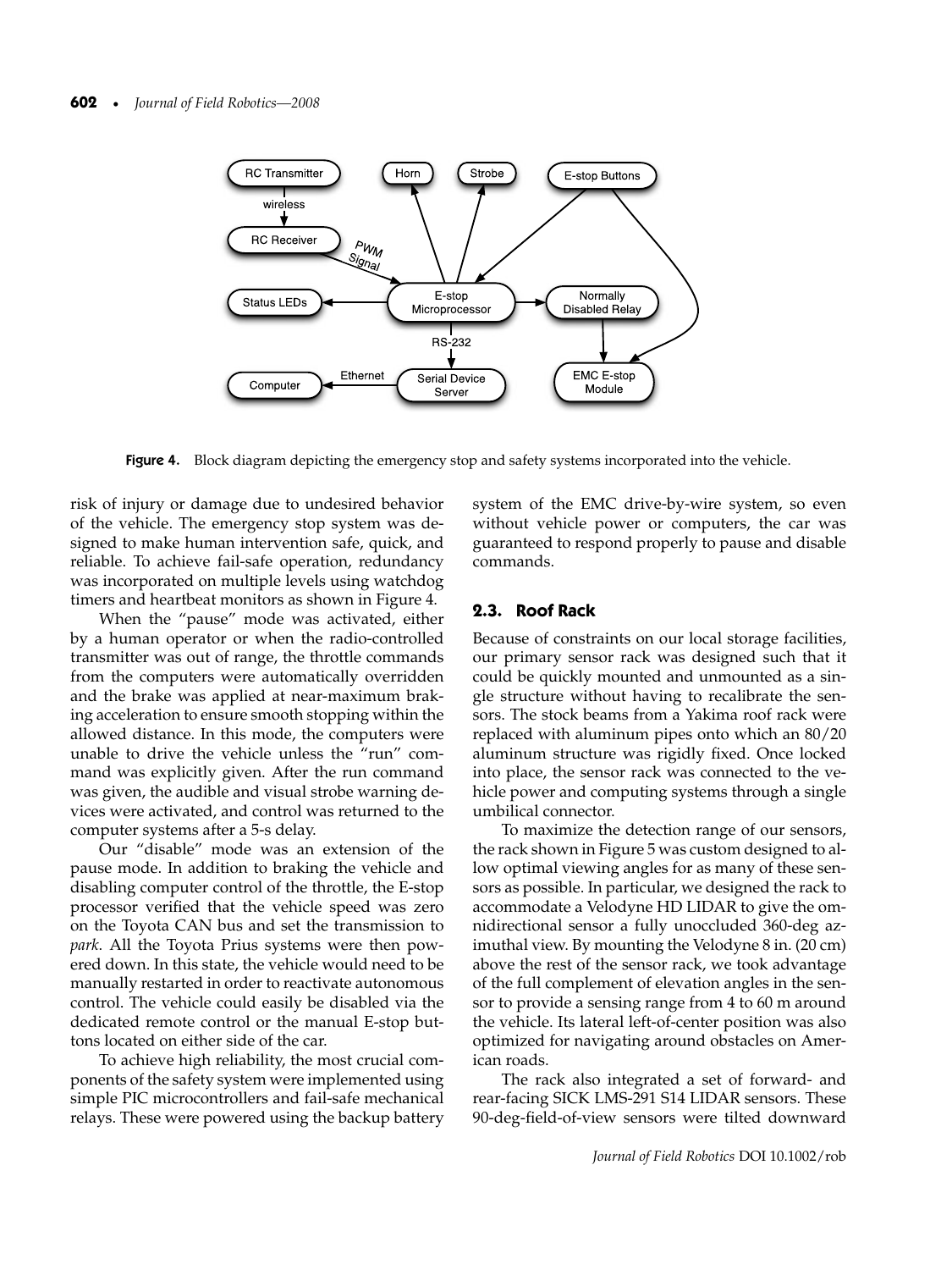

Figure 5. Roof sensor rack designed to provide optimal viewing angles.

in order to intersect the ground at approximately 6–7 m ahead of and behind the vehicle. In these positions, the SICK LIDARs were well within their range limitations and could provide for both ground plane, obstacle and lane marking detection. These sensors were also arranged so that they did not occlude the Velodyne's field of view and provided a complementary stream of range data.

The rack also contained the warning siren, strobe lights, and mounting points for the global positioning system (GPS) antennas. Additionally, it provided space for a weatherproof electronics enclosure. This contained and protected the power distribution block and connectors for sensors mounted on other parts of the vehicle.

## **2.4. Hood Sensors**

Little Ben also integrated several sensors that were mounted on its hood. At the front center of the hood was a vertical scanning SICK LMS-291 LIDAR, as well as a high-resolution Point Grey Bumblebee stereo camera as shown in Figure 6. The  $1,024 \times 768$ resolution color camera had a horizontal 50-deg field of view, with a frame rate of 15 Hz. To minimize the potential for image blooming caused by sunlight, the camera was pitched down 15 deg to minimize the field of view over the horizon. A visor was also integrated as a further level of protection.

In addition, two SICK LD-LRS LIDAR scanners were mounted parallel to the road surface at the front left and front right corners of the hood. These scanners provided overlapping 270-deg fields of coverage and were used to detect obstacles and track moving vehicles in front and at the sides of Little Ben. The LD-LRS sensors employed a scanning frequency of 10 Hz, reporting laser returns at 0.5-deg increments. Owing to their vulnerable position and possible misalignment in the event of a crash, a simple cardboard fiducial marker was attached to the hood and used to automatically verify correct operation of these sensors.

## **2.5. Other Sensors**

Three compact Hokuyo URG-04LX LIDAR scanners were also used to cover blind spots in sensor coverage at short range around the vehicle as shown in Figure 7. Although these sensors were rated only for indoor use, through experimentation we found that they could be used in outdoor conditions as long as they were properly shielded from water and from light in the back. Two Hokuyo scanners were mounted underneath the side mirrors for detecting obstacles such as curbs at the sides of the front wheels, as well as nearby lane markings on the



Figure 6. Sensors mounted on the hood of Little Ben.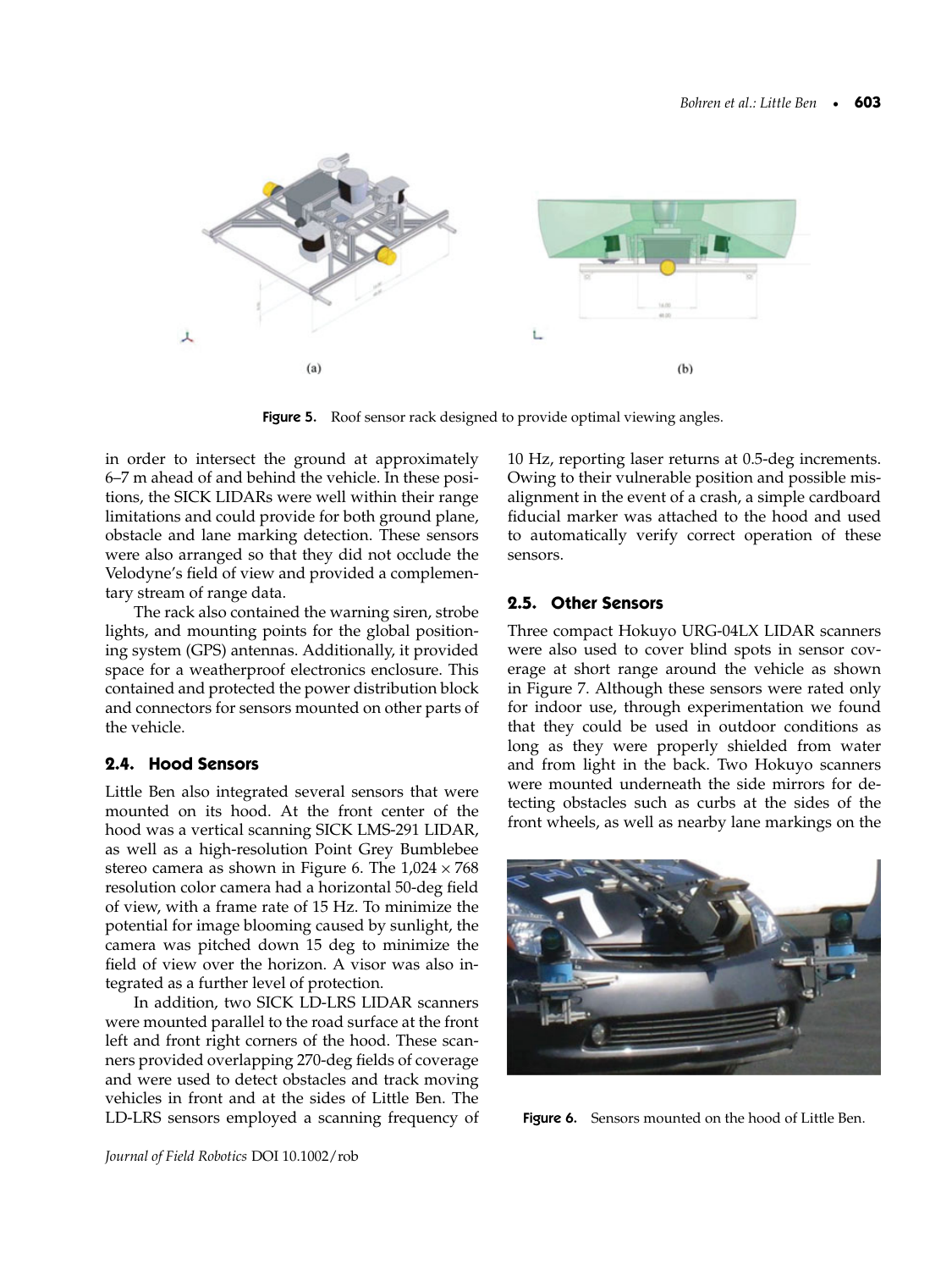

Figure 7. Additional Hokuyo scanners used to eliminate blind spots at short range.

ground. The third sensor was mounted slightly above the rear bumper and allowed for accurate maneuvering between tightly spaced obstacles while in reverse.



**Figure 8.** Software architecture showing system modules and corresponding interprocess communication messages.

#### **3. SOFTWARE ARCHITECTURE**

As depicted in Figure 8, the software architecture was divided hierarchically into a series of modules, connected via interprocess communication messages. At the lowest level was the driving module, which was responsible for interfacing to the vehicle controller hardware and verifying correct operation of the steering, throttle, braking, and transmission. Also present at this low level was the pose software module, which integrated readings from the GPS and inertial navigation system (INS) to provide the latest pose information at 100 Hz. These two hardware interface modules could be readily replaced by a simulation module, which allowed us to rapidly test the software without requiring the processes to be physically connected to the vehicle systems.

At the highest level, the mission planning module read the appropriate route network definition file (RNDF) and mission data file (MDF) to determine the optimal sequencing of waypoints needed to complete the mission objectives. Next were the sensor modules, which gathered data from all the LIDARs and the stereo camera to provide probabilistic real-time estimates of the terrain, road markings, and static and dynamic obstacles. These modules consolidated the large amount of sensor data into a compact representation in the vehicle's local reference frame before sending this information onto the MapPlan process.

The MapPlan process was then responsible for integrating all the sensor information into a probabilistic dynamic map and then computing the appropriate vehicle path to reach the next desired waypoint as determined by the high-level mission planner. It also checked to ensure that this path avoided all known obstacles while obeying vehicle dynamic constraints as well as local traffic rules. The PathFollow module took the desired vehicle path from the MapPlan process and generated the optimal steering, throttle, and braking commands needed by the low-level driving module.

All the processes communicated with each other via well-defined message formats sent through the Spread messaging toolkit (Amir, Danilov, Miskin-Amir, Schultz, & Stanton, 2004). This open-source messaging system provided message reliability in the presence of machine failures and process crashes, while maintaining low latencies across the network. It also enabled convenient logging of these messages with appropriate time stamps. These logs allowed us to rapidly identify and debug bad processes, as well as replay logged messages for diagnostic purposes.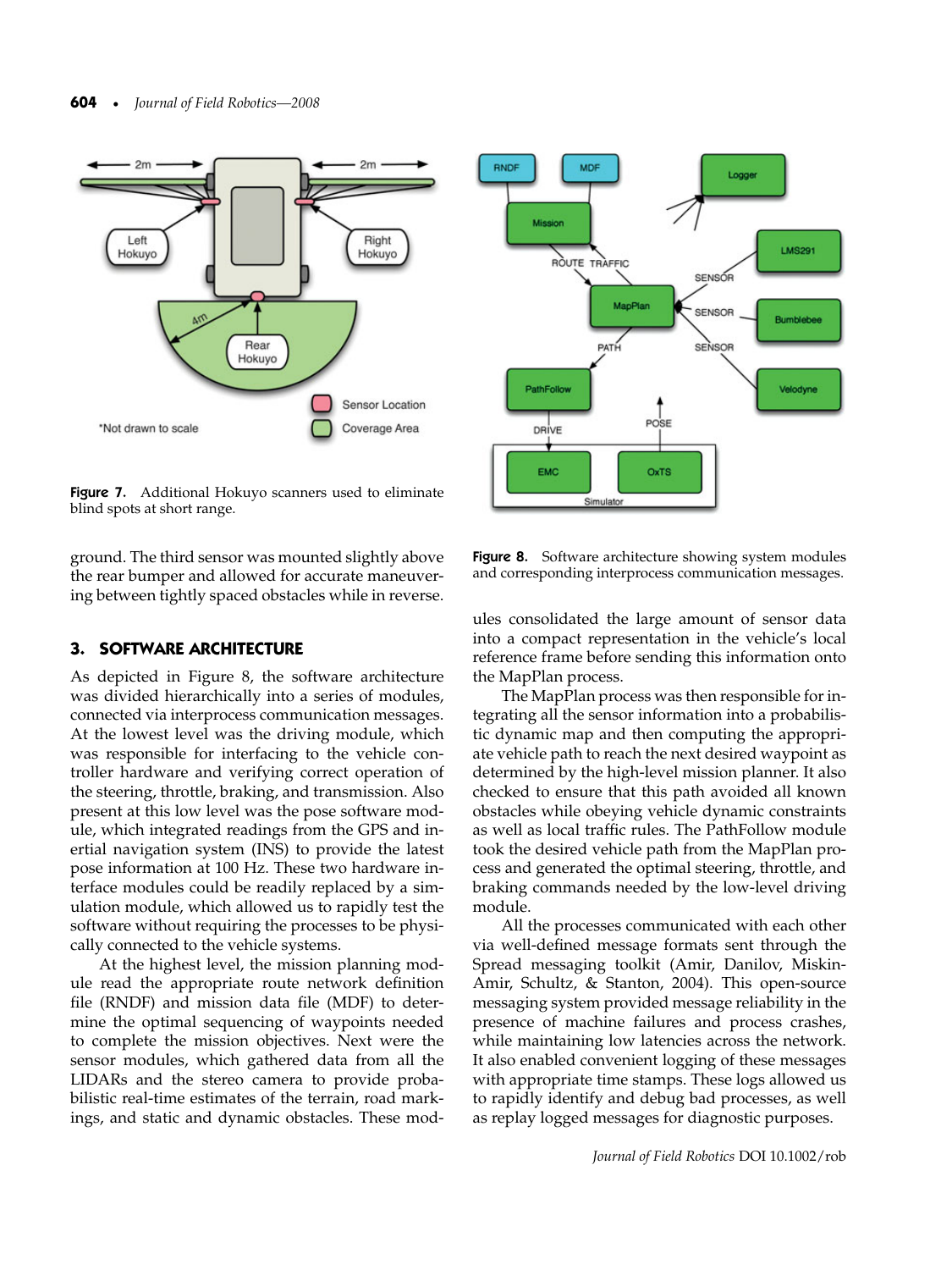These modules were written mainly in Matlab with some ancillary  $C++$  routines. The use of high-level Matlab enabled the software system to be written in fewer than 5,000 lines of code. We also implemented a development environment that incorporated Subversion for source code tracking, Bugzilla for assigning tasks, and a Wiki for writing documentation. All the documentation was readily accessible to the whole team with convenient search functionality to allow easy collaboration. During field testing, local copies of the Bugzilla and source code repository were stored within the vehicle to allow us to make offline changes that were merged with our central servers after testing. With these tools, rapid prototyping and development was accomplished by the team both in the laboratory and in the field.

All the software processes were run on a small computer cluster, consisting of seven Mac Minis with Core 2 Duo processors running Ubuntu Linux. The computers were interconnected through a gigabit Ethernet network in the vehicle trunk as shown in Figure 9. Serial connections to the vehicle's lowlevel hardware and sensors were also provided over the Ethernet network via Comtrol serial device servers. In the event of a computer failure, our system automatically switched the affected processes over to a redundant computing node without having to manually reconfigure any connections. Special monitoring software (monit) was used to constantly check the status of all the computers and processes to detect software crashes and other possible failures.

To prevent the various data streams from interfering with one another, Little Ben contained three separate subnetworks isolated using hardware routers and switches. The first subnet was used for normal interprocess communications between the Mac Minis. The second subnet was used to isolate the various LIDAR sensors: it was found that some of the SICK sensors contained buggy network protocol implementations and would lock up in the presence of extraneous Ethernet traffic. Finally, the third subnetwork was used to isolate the large amounts of data broadcast by the Velodyne LIDAR sensor (approximately 3 MB/s); only those computers processing this data stream would subscribe to this subnet.

## **4. PERCEPTION**

Little Ben's perception system was responsible for providing information about the locations of static



Figure 9. Computing and networking systems onboard Little Ben.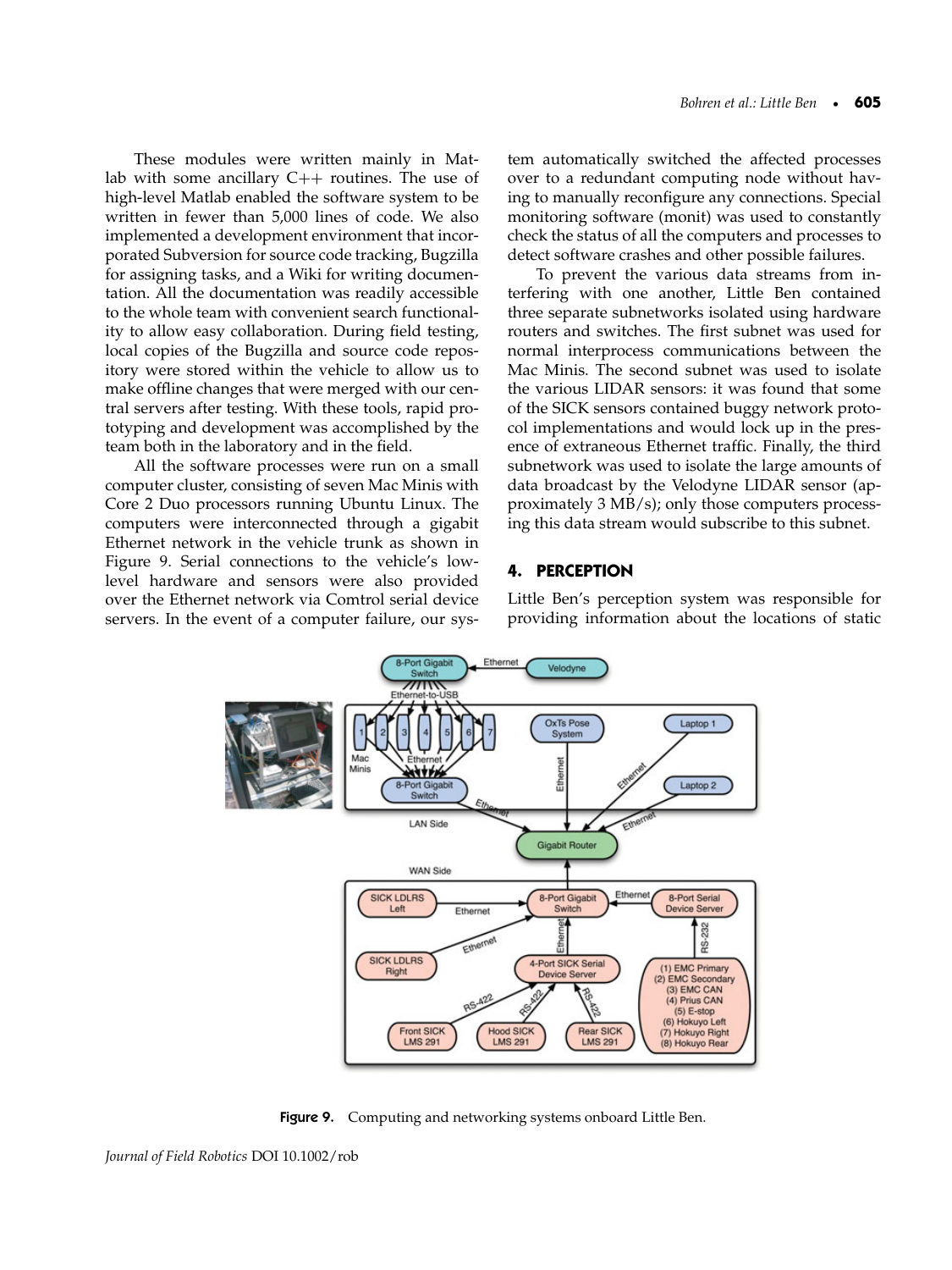obstacles, traversable ground, moving vehicles, and lane markings on the road. This processing was performed in a highly redundant manner by the various sensors on the vehicle: Velodyne LIDAR, SICK LIDARs, Hokuyo LIDARs, and Bumblebee stereo camera.

## **4.1. Velodyne Processing**

The Velodyne HDL-64E LIDAR was Little Ben's primary medium-to-long-range sensor. It was used for geometric obstacle/ground classification and road marking extraction, as well as dynamic obstacle velocity tracking. The Velodyne houses 64 905-nm lasers and can spin between 5 and 15 Hz, yielding a field of view of 360-deg azimuth and −24- to +2-deg zenith. We configured the sensor to spin at 10 Hz in order to acquire a high point density and capture frames at the same rate as our control system. A sample scan is shown in Figure 10.

Although we were supplied with the factory horizontal and vertical correction factors, we found that the individual lasers required an additional distance offset that we calibrated using comparisons to the readings from the SICK LMS-291 sensors. Even with this extra calibration, we found that our particular Velodyne sensor would sometimes report laser ranges with uncertainties on the order of 30 cm, much larger than the stated 5-cm accuracy. Because of this large uncertainty, it was necessary to process the Velodyne data as 64 independent scans, rather than aggregating returns between different lasers.

Some of the individual lasers would also sporadically return large noisy outliers. Because of this, the range and reflectivity values from each laser were carefully monitored online and rejected if any inconsistent outliers were detected. Classifications of ground versus obstacle were also never based on a single return but on the statistics of a consecutive set of four to five points.

In this manner, we were able to classify reflective obstacles such as other vehicles out to 60 m and detect ground points out to 30 m under good conditions, depending on the reflectivity of the ground. The reflectivity data were also used to detect lane markings during the Urban Challenge within a range of 15 m.

# **4.2. LIDAR Ground/Obstacle Detection**

The range scans from the downward-angled LIDARs, SICK LMS-291s and side-mounted Hokuyos, were processed in the following manner. In the first phase



Figure 10. Three-dimensional point cloud from a single Velodyne scan classified as ground and obstacle.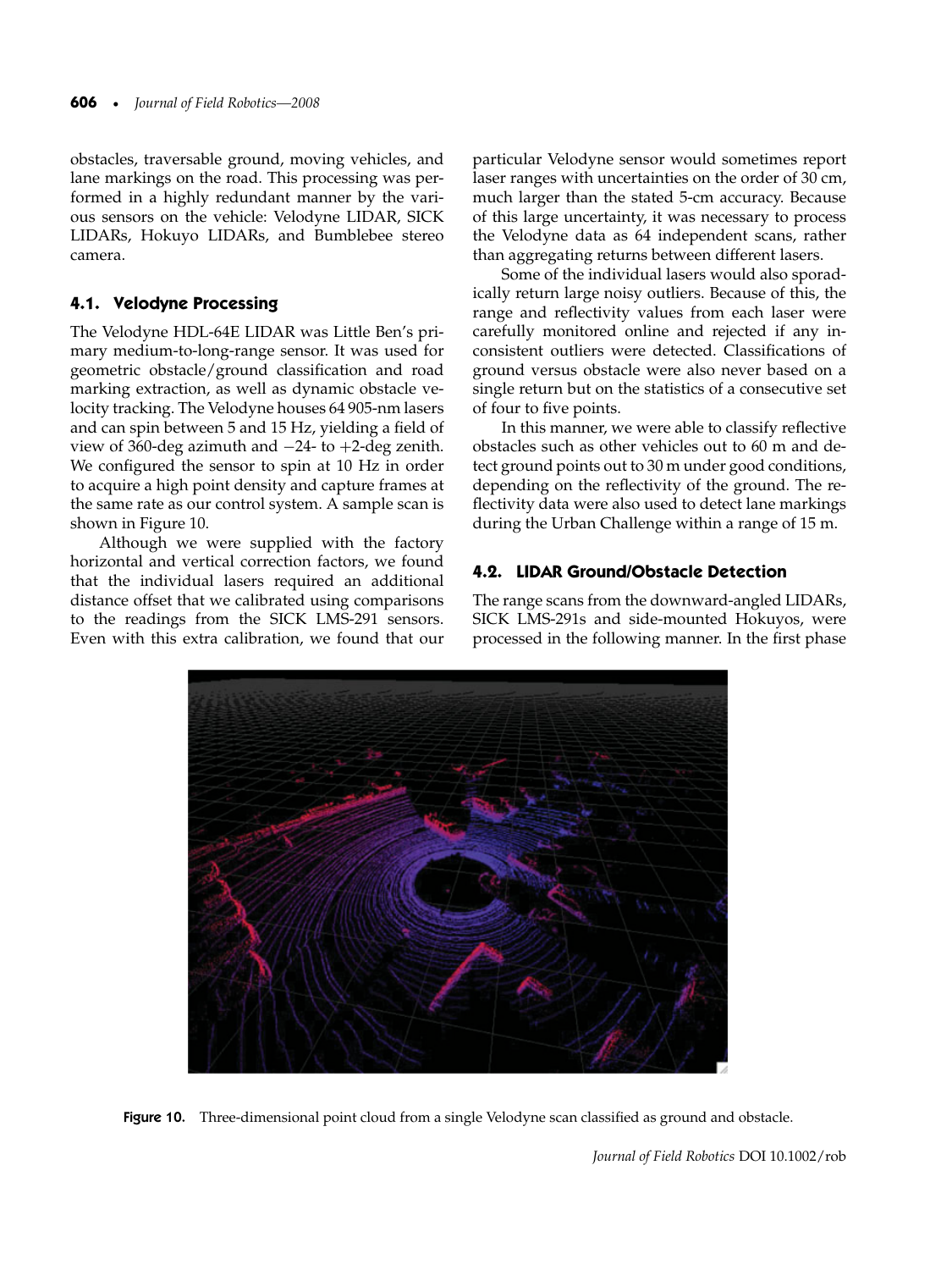

Figure 11. Robust ground plane extraction and ground/obstacle classification from the front- and rear-facing SICK LMS-291 sensors.

of the algorithm, a ground plane was fitted in a robust fashion to the observed points. The range values from a scan were first passed through a median filter to remove spurious returns due to airborne dust particles, rain, etc. Then given the observed Cartesian points from the filtered LIDAR scan, (*xi*, *zi*), we minimized the following objective:

$$
\min_{m,b} \sum_{i} f(z_i - mx_i - b), \tag{1}
$$

where *f* was an error measure that was quadratic near zero but decreased much more slowly for larger values. This minimization was performed in an incremental fashion using interative least squares (Guitton, 2000).

To improve the robustness of the ground plane fit, we also employed regularization of the ground plane parameters based on the relative geometry of the vehicle and sensor calibration. This enabled our algorithm to accurately track the ground as shown in Figure 11, even in the presence of significant pitch changes as well as highly linear obstacle features.

Once an accurate ground plane had been determined, it was relatively easy to classify the various observed scan points as obstacle or ground based on their deviation to the ground plane. Another example of this classification is shown in detecting a nearby curb from a side-mounted Hokuyo scanner as shown in Figure 12.

## **4.3. LIDAR Lane Marking Detection**

In addition to streaming range information, the Velodyne, SICK LMS-291-S14, and Hokuyo LIDARs also returned corresponding reflectivity values. This information was used for detecting and identifying lane markers in order to compensate for any positional shifts in our pose system.

To detect lane markings from the LIDAR returns, the reflectivity readings of identified ground points were first analyzed. Sections of ground whose reflectivity values were significantly higher than the surrounding road surface were then identified as



Figure 12. Curb/ground detection from side-facing Hokuyo LIDAR.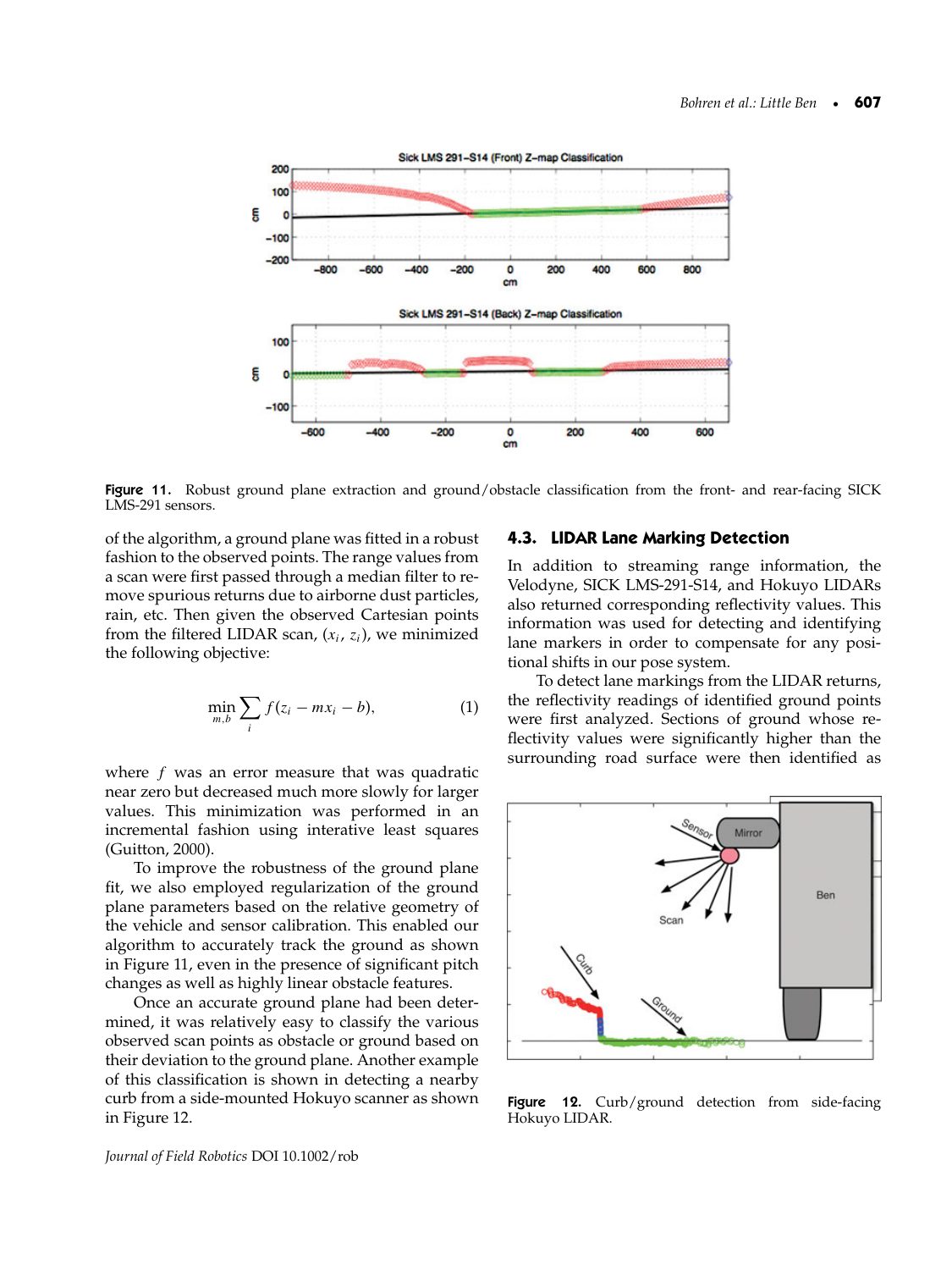

Sick LMS 291 S14 (Back) Reflectivity w/ Line Extraction

Figure 13. Lane marking detection and identification from front SICK LMS-291.

potential markings. These sections were then checked to see whether they corresponded to line widths between 10 and 15 cm wide. Figure 13 shows an example of lane marking detection and identification from the front-facing SICK LMS-291 sensor. The two peaks correspond to the left and right lane markings present in the lane.

#### **4.4. Dynamic Obstacle Tracking**

To successfully navigate through dynamic obstacles, obstacle velocities as well as positions needed to be accurately estimated. Budgetary and time constraints precluded us from incorporating any type of RADAR sensors, so Little Ben tracked dynamic obstacles using consecutive LIDAR returns from the Velodyne sensor as well as consecutive returns from the hoodmounted SICK LD-LRS scanners.

First, classified obstacle range returns were grouped into local line features. The line features were then tracked across consecutive scans using a multiple-hypothesis Kalman filter. This filter rejected spurious detections based on prior constraints on the size and velocities of known obstacles.

Figure 14 shows the output of the algorithm tracking two vehicles based on consecutive range readings from one of the hood-mounted SICK LD-LRS scanners. In this manner, moving obstacles within a range of approximately 60 m could be tracked with an accuracy of about 1 m/s.

#### **4.5. Vision**

The Bumblebee stereo vision system was also used to recover road markings at ranges from 4 to 15 m ahead of the vehicle. Constraining our interest to this region yielded more robust feature segmentation and more reliable stereo disparity estimates and allowed a linear model to be used in reconstructing the lane markings.

Images were processed at  $512 \times 384$  resolution at a rate of 15 frames per second, using approximately 50% of a single core of one of the Mac Mini processors. Figure 15 shows an example of the output of our vision system in detecting and locating lane markings relative to the vehicle.

Images from the stereo camera were first enhanced and then subtracted from corresponding pixel-shifted locations in the left and right images. The appropriate pixel shifts were determined by calibrating the camera relative to the ground plane. This could also be done adaptively using the observed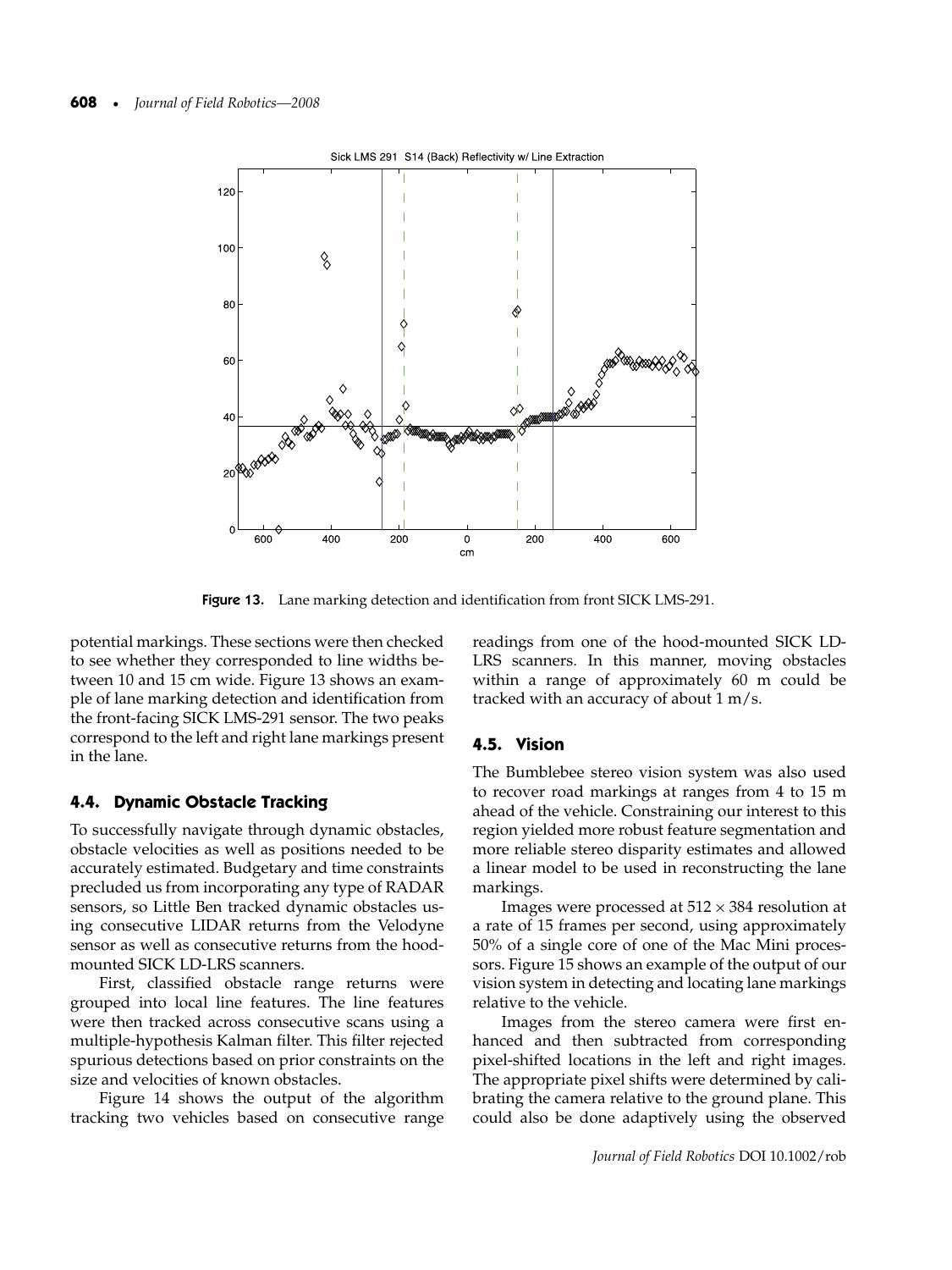



Figure 14. Vehicle heading and velocity tracking from SICK LD-LRS sensor; Little Ben is located at the origin of the figure.

stereo disparity values. Valid lane markings were then detected using a variety of filters that test image region candidates based on width, length, and area constraints. Candidate lines were then projected onto the road surface and placed into the map relative to the current vehicle location.

# **5. MAPPING**

Our previous experience with autonomous outdoor navigation has underscored the need for robust mapping that is consistent with perceptual data as well as prior information about the environment (Vernaza & Lee, 2006). As the vehicle traversed its environment, perceptual data were distilled into local occupancy grid maps (Elfes, 1989). These maps were referenced to the local coordinate system of the vehicle and reflected the state of the world as observed at a specific instant in time.

As information about static obstacles, dynamic obstacles, and lane markings was sent by the perceptual modules, the MapPlan module updated the various ground/obstacle and lane marking likelihoods in a  $300 \times 300$  m map, roughly centered at the current vehicle location. The current vehicle pose was obtained from an Oxford Technical Solutions RT-3050 unit. The RT-3050 is a self-contained unit that uses a Kalman filter–based algorithm to combine inertial sensors, GPS updates with differential corrections from the OmniStar VBS service, and vehicle odometry information from the native embedded vehicle systems (Kalman & Bucy, 1961). The RT-3050 was able to provide pose estimates at a high update rate of 100 Hz with a stated accuracy of 0.5 m. The unit was specifically designed for ground vehicle testing applications and was capable of providing pose estimates during periods of sustained GPS outages or poor GPS performance due to environmental effects such as multipath reflections.

Given the vehicle pose estimates, the various perceptual measurements were fused into the current map. Figure 16 shows a snapshot of the map shortly after the beginning of the Urban Challenge, when



Figure 15. (Left) Camera image with segmented lanes; (center) corresponding disparity image; (right) reconstructed lane relative to vehicle.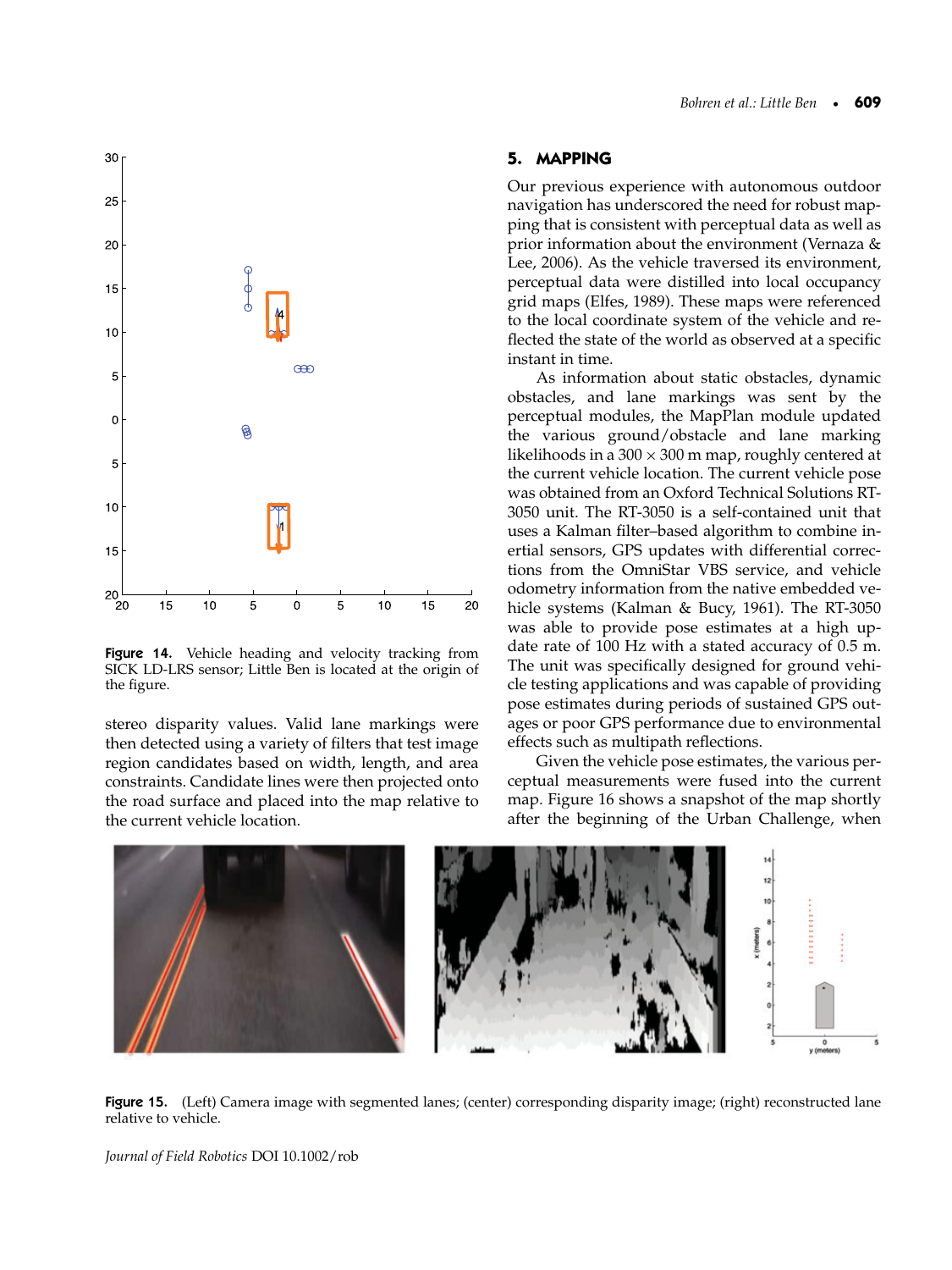

Figure 16. Probabilistic map with obstacle/road (red/ blue) likelihoods along with lane markings (white) generated near the beginning of the Urban Challenge course.

Little Ben entered the two-lane loop. The walls and road surface, as well as road markings, can be clearly seen in this map.

#### **6. PLANNING AND CONTROL**

#### **6.1. Mission and Path Planning**

In our hierarchical software architecture, planning was performed in two stages. At the highest level, the mission planner estimated travel times between waypoints and then computed the optimal sequence of waypoints to traverse in order to minimize the overall mission time. When a particular lane or intersection was blocked, the mission planner recomputed an alternative sequence of waypoints using Dijkstra's algorithm to adaptively respond to traffic conditions (Dijkstra, 1959). Figure 17 illustrates the display from the mission planner as it monitors the progress of the vehicle through a route network.

The next stage of planning incorporated information from the dynamic map by computing a detailed path to the next waypoint. Depending on the current sequence and next waypoint type in the RNDF, a specialized local planner that dealt with lane following, U-turns, intersections, and zones separately was selected. The lane following planner optimized



**Figure 17.** Mission planner uses information from the RNDF and MDF to plan optimal routes through the traffic network.

a continuous set of lateral offsets from the path given by the RNDF. The U-turn planner monitored the road edges and obstacles while transitioning between forward and reverse driving modes. On the other hand, the intersection planner first monitored the waiting time and other vehicle positions while computing the optimal path through the intersection box. Finally, the zone parking planner used a fast nonholonomic path planner to find an optimal path to the next waypoint in the zone. Each of these planners computed the desired geometric path using the current map costs and a maximum safe driving speed by computed time to possible collisions from the tracked dynamic obstacles.

#### **6.2. Path Following**

The path follower module was responsible for calculating the vehicle steering and throttle–brake actuation commands required to follow the desired trajectory as accurately as possible. The trajectory specified the desired route as a set of points for which the spatial position and the first and second derivatives were defined.

Previous approaches to steering control for autonomous car-like vehicles have used proportional– integral–derivative (PID) control–based methods with error terms that combine both the lateral and heading offsets from the desired trajectory (Coulter, 1992; Rasmussen, Stewart, Burdick, & Murray, 2006; Thrun et al., 2006). A weakness of these controllers in this application is that they do not explicitly consider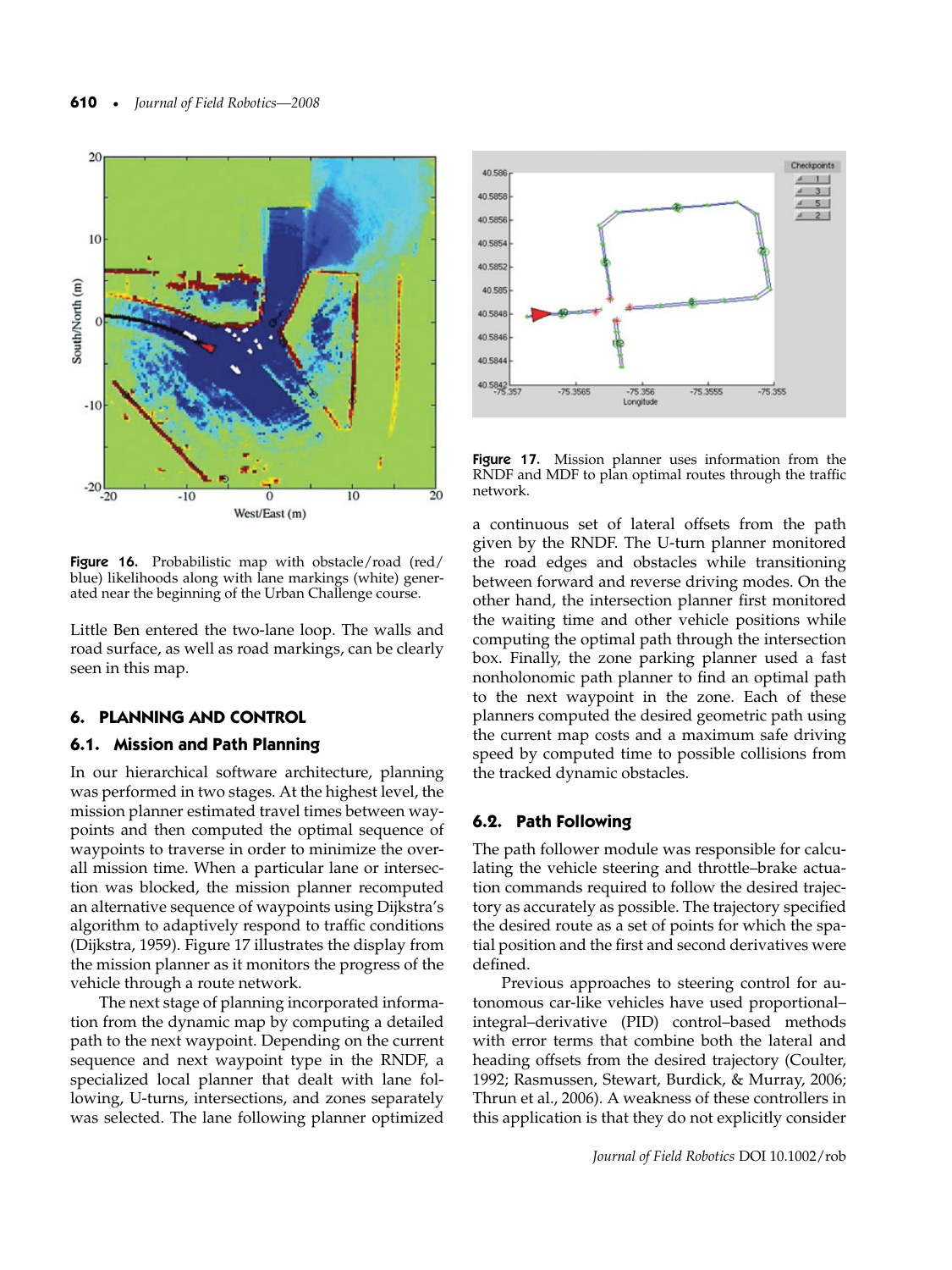

Figure 18. "Bicycle" model of the car dynamics used for control.

the kinematic constraints of the vehicle when calculating the steering command. These controllers also typically require significant reparameterization in order to operate the vehicle in reverse.

To avoid these shortcomings, we developed an alternative approach for steering control that integrated the dynamics of a vehicle model (Figure 18) to predict the resulting change in pose after a short period of time under a set of possible steering commands as shown in Figure 19 (Gillespie, 1992). A cost function is then evaluated for each of the predicted poses, and the steering command that minimized this cost function was chosen.

As illustrated in Figure 20, the particular form of the cost function used in our controller was as follows:

$$
C(\phi_i) = E_{\text{lateral}}^2 + \left[ R_\theta \sin\left(\frac{E_{\theta_i}}{2}\right) \right]^2, \tag{2}
$$



Figure 19. Estimated future vehicle poses for a set of possible steering commands in a simulated environment.



Figure 20. Graphical representation of the terms included in the controller cost function.

where  $E_{\text{lateral}}$  and  $E_{\theta_i}$  are the lateral and heading offsets of the vehicle relative to the target point on the trajectory. Note that there is a length parameter  $R_{\theta}$ in the cost function that was used to scale the heading error relative to the position error. This parameter was adaptively tuned to maximize performance in the different Urban Challenge scenarios.

The advantage of this value-based controller was that it was quite robust to vehicle dynamics and could be used just as effectively when the vehicle was operated in either reverse or forward. This allowed us to accurately control the vehicle in situations requiring tight navigation such as in lane changing or parking.

The speed of the vehicle was controlled by a proportional-integral (PI) controller after linearization of the throttle and brake dynamics. The controller's error term was the difference between the desired speed set by the path planner and the current speed as measured by the pose system.

## **6.3. Overhead Imagery Registration**

We used the DARPA-provided overhead imagery to aid in preprocessing the RNDF to yield a more precise description of the roadways. In particular, our primary goal in processing the RNDF was to add a heading to each lane point corresponding to the tangent vector to the road at that point. These tangents were then used to better plan smooth trajectories connecting pairs of waypoints. We did not artifically add extra waypoints to "densify" the given RNDF.

Before this could be accomplished, we needed a good estimate of the mapping from universal transverse mercator (UTM) coordinates to image coordinates in the overhead imagery. We found this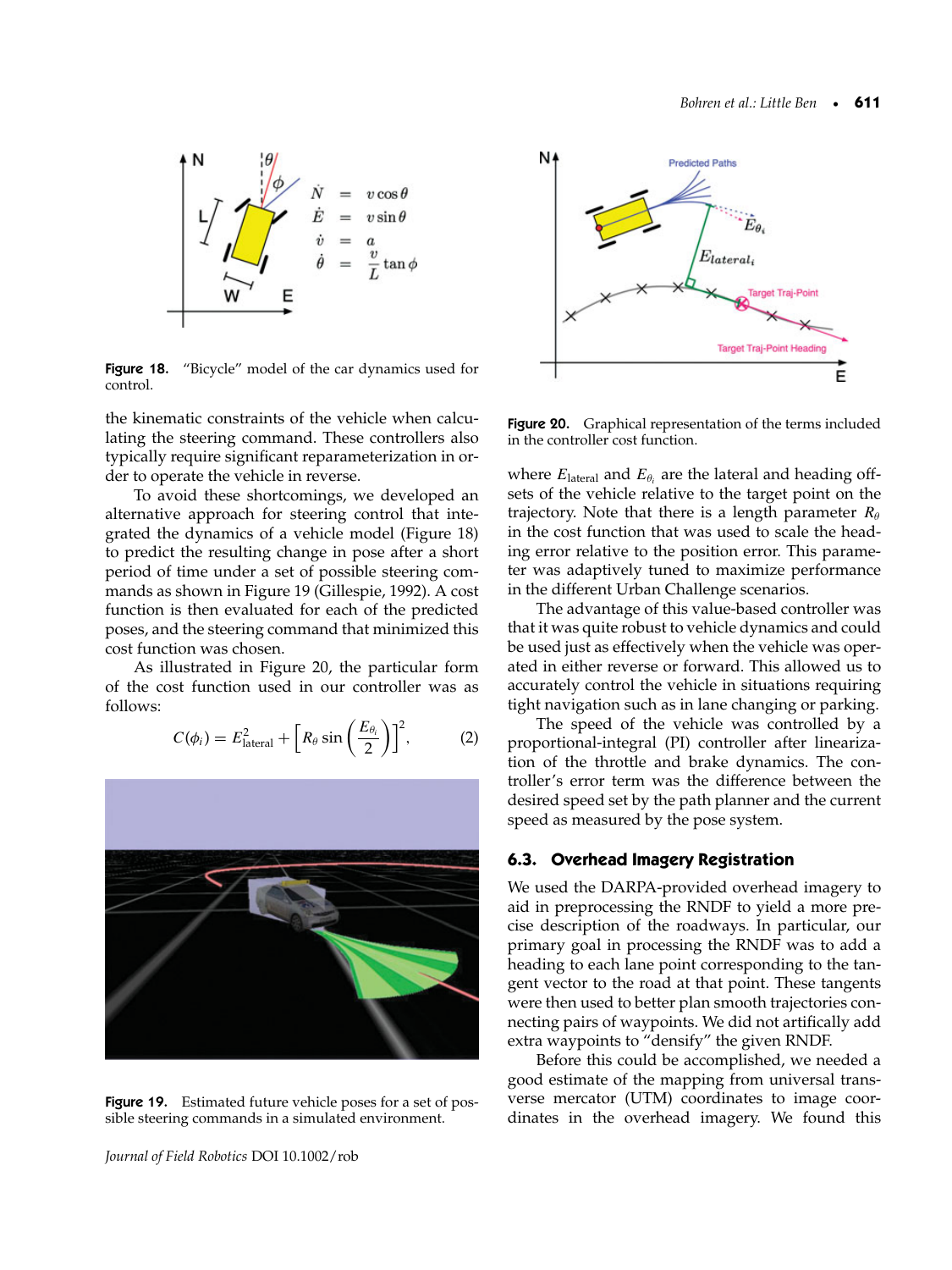transformation by fitting an affine model mapping the UTM coordinates of the known corner points to their known pixel locations. To refine this fit, we found additional fiducial points to include in the regression, in the form of the four surveyed points in the team pits whose GPS coordinates were given by DARPA. We deduced the image coordinates of these points by measuring their real-world distances from visible fiducials in the image.

## **7. NQE PERFORMANCE**

Prior to the National Qualifying Event (NQE), a "Red Team" was formed by engineers from Lockheed Martin Advanced Technology Laboratory who were not involved in the design and development of Little Ben. This team came up with a series of eight weekly tests at three different sites in the 2 months before the NQE. These tests stressed various aspects of autonomous driving as specified in the DARPA guidelines. This independent validation gave the team confidence in Little Ben's abilities in unknown environments during the NQE.

On the basis of its performance during the qualifying rounds, Little Ben was chosen as a finalist for the Urban Challenge Final Event (UFE). However, several significant refinements were made to both the vehicle hardware and software prior to the UFE in order to account for deficiencies identified during the NQE test phase.

For example, prior to the NQE the dynamic vehicle tracking described in Section 4.4 was performed entirely by the Velodyne system. However, the merge operation required in NQE Course A exposed significant blind spots of the Velodyne due to occlusions from road signage, as well as the large electronic speed monitor used by DARPA test vehicles for speed management. This motivated the additional integration of the SICK LD-LRS hood-mounted units for vehicle tracking. As the Velodyne was already processed as 64 independent LIDAR instances, integrating data from the two additional LD-LRS units was relatively straightforward.

A second potential blind spot was identified during the parking operation required in NQE Course B. As part of this test, the vehicle was required to pull straight into an open parking spot with parked cars on both the left and right sides. Because the front of the parking spot was also blocked by a third car, exiting would require Little Ben to reverse out. However, reversing was aggravated by the placement of a large obstacle parallel to the row of cars. Whereas during the NQE there was sufficient clearance for Little Ben to exit without incident, a more severe test during the UFE might result in losing sight of a low-height obstacle. It was this requirement that motivated the integration of the rear-bumper-mounted Hokuyo LI-DAR described in Section 2.5. In fact, this sensor was integrated the evening before the UFE! Although the parking test during the UFE was in fact far simpler than the NQE requirement, the ability to seamlessly integrate another sensor only hours before the final event—and with very limited testing—is itself a testament to the flexibility and modularity of our software architecture.

One final observation from the NQE was regarding our approach to processing the LIDAR data. Because Little Ben relied almost entirely on LIDAR for exteroceptive sensing (no RADARs), we placed significant emphasis on robust estimation and outlier rejection. We observed other vehicles misclassify dust clouds thrown up by their tires as phantom obstacles and stop until these clouds dissipated. However, the temporal filtering and spatial smoothness constraints used with the SICK and Velodyne systems, respectively, made Little Ben robust to such false positives.

## **8. UFE PERFORMANCE**

On the basis of its performance during the NQE, Little Ben was seeded fourth entering the UFE competition. Overall, Ben's performance during the final event was quite good. The most significant shortcoming during the 57-mile (92 km) race occurred during the first mission of the UFE. This involved the off-road portion of the course known as "the Outback" that connected Montana Street with Phantom Road East. During development, we had operated exclusively on paved roads and approximately planar off-road surfaces. In contrast, the Outback was a steep grade with dramatic pitch changes over short distances. As a result, Little Ben stalled at the bottom of the Outback as it transitioned to Phantom Road East. Owing to the extreme pitch of the dirt road at the requisite stop line and low suspension and bumper clearance of Little Ben, the paved road surface was nearly touching the front bumper at this point in the course. This is shown in Figure 21. From this pose, the perceptual system interpreted the road surface as an obstacle immediately in front of the vehicle and refused to proceed through the intersection. By repositioning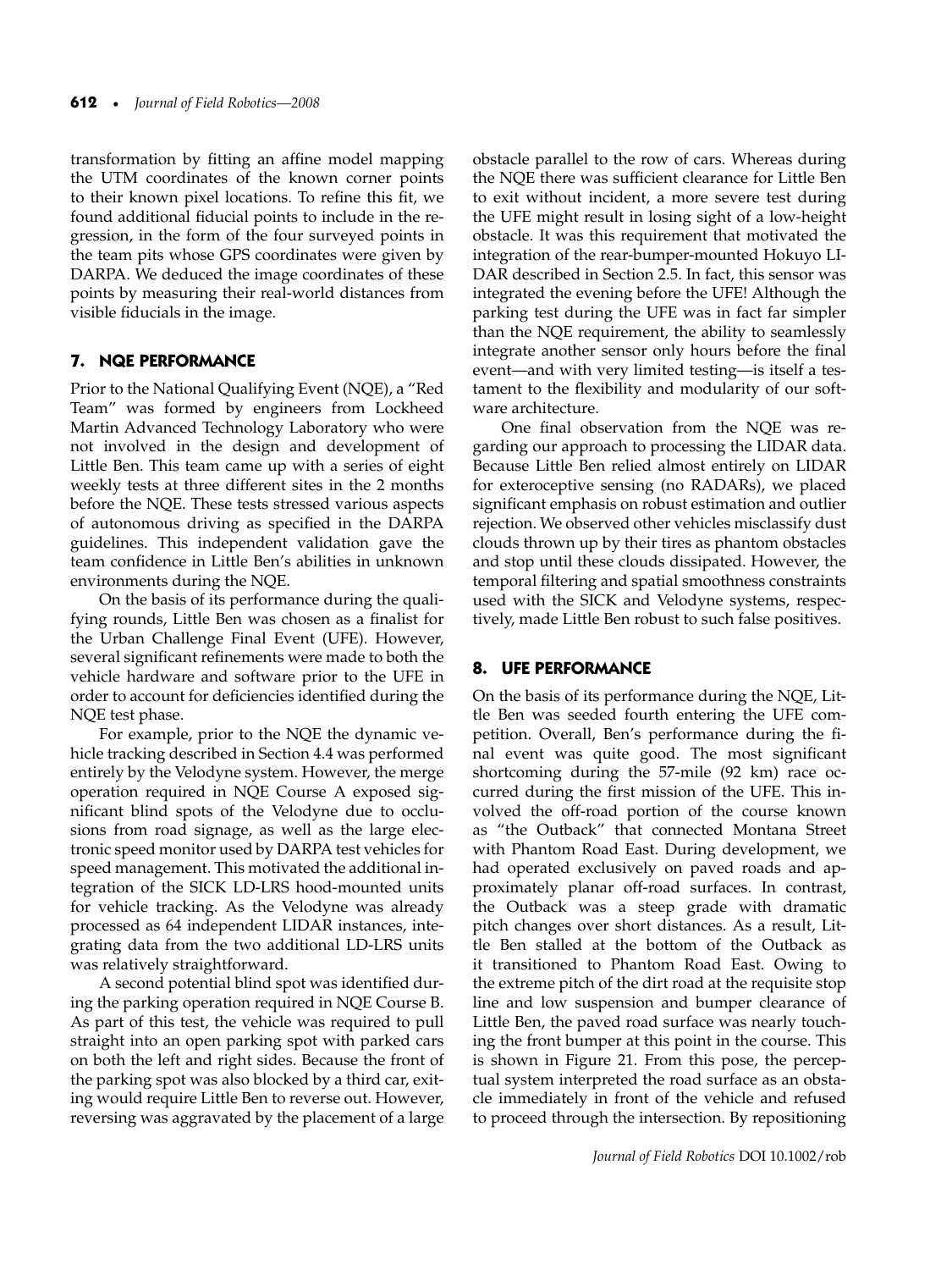

Figure 21. Little Ben temporarily stalled on the transition from the Outback to Phantom Road East. The steep pitch of the transition resulted in the road surface being falsely classified as an obstacle.

Little Ben a few meters ahead, he was able to continue through the remainder of the course.

Mission 1 also saw Little Ben execute what was arguably the most intelligent maneuver of the UFE. This occurred at a four-way intersection and required Little Ben to interact with three other robot vehicles and an even larger number of human-operated traffic vehicles, as shown in Figure 22. Little Ben (in dashed box) arrived at the intersection with the UCF entry temporarily stalled to the right and the MIT vehicle stopped to the left (upper left). Little Ben obeyed intersection precedence and waited for MIT and UCF to proceed. The MIT vehicle made a right turn but then became stopped temporarily against a curb. Upon determining that the UCF vehicle was stalled, Little Ben began his planned right turn (upper right). Immediately, this brought Little Ben face to face with the Cornell vehicle, which had stopped temporarily in the wrong lane while attempting to pass other traffic (lower right). After several seconds, Little Ben executed a pass to maneuver around the Cornell vehicle, and then returned to his own lane (lower left). Whereas the correctness of this behavior may seem obvious, what is significant is that of the four robots that appeared at this intersection, only Little Ben appeared to proceed as a human operator would have done.

Little Ben finished the 57-mile (92 km) course in approximately 305 min, not including any penalty time that may have been assessed by DARPA. Remarkably, he was the only Track B entry that was able to complete the challenge.



Figure 22. (Clockwise from upper left) Little Ben performs a right turn while passing a robot vehicle stopped in the wrong lane.